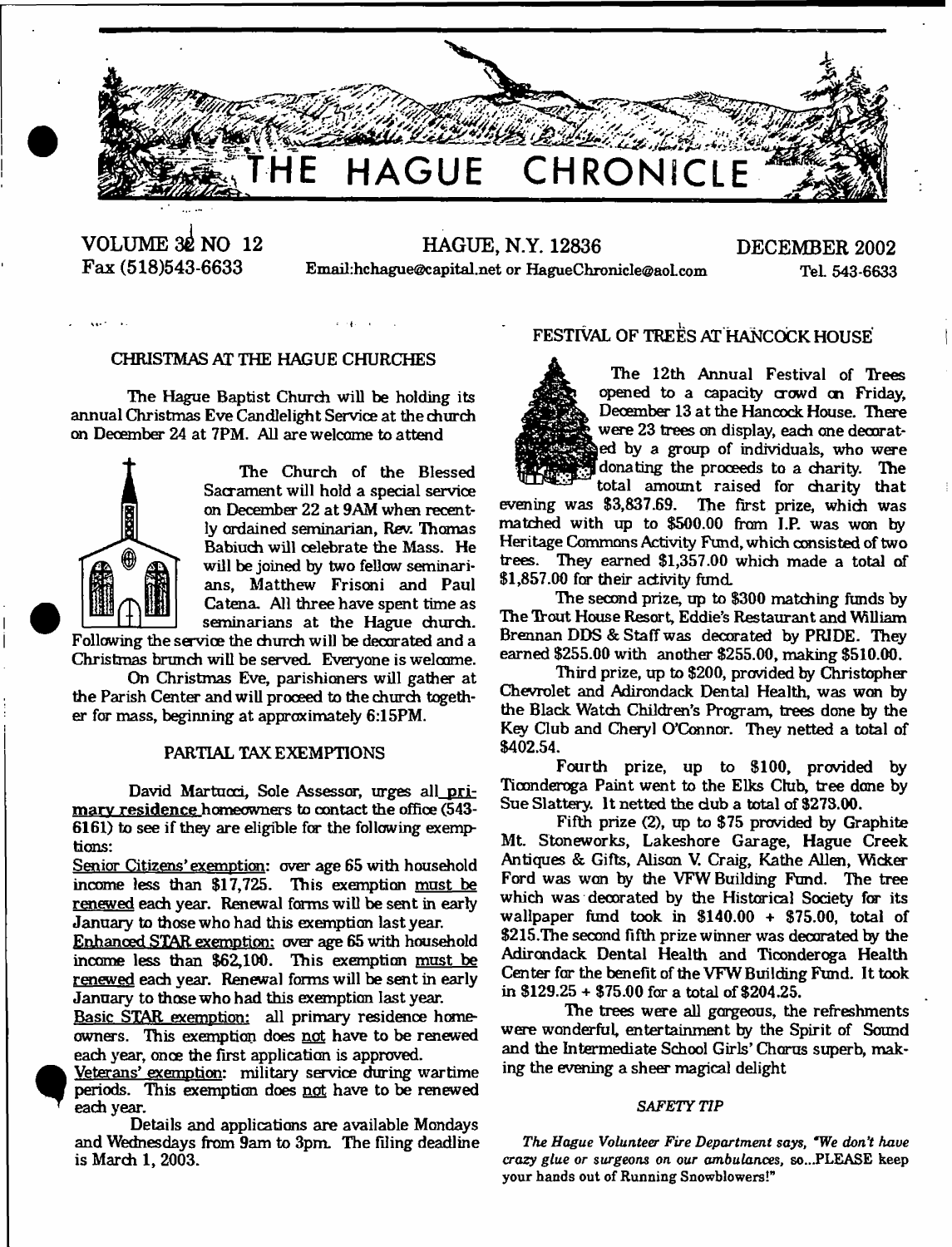Master of Ceremonies, Sal Santaniello presented the Hague Chamber of Commerce Senior Citizen of the Year Award to Gerry Boyd during the festivities at the Town Christmas Party. Sal cited Gerry's prominent presence around town and years of volunteer activities.



**Gerry Boyd**

**Hague Senior Citizen of the Year 2002**

Entertainment was provided by duet flutists, Kaley Manning, and Taylor Denno, and soloist Kacheena Trudeau and by guitarists Doug

Zeyak and Bruce Tamlyn. Cathie and Stan Burdick again organized the volunteer cookie makers and with help from Anita and Wes Masten and Kay Santaniello set out delicious refreshments. Santa made an appearance and gifts were handed out to the children in attendance.





#### FOOD PANTRY

Special Christmas food distribution to those eligible will be held at the Community Center on Monday, December 23 from 1-3PM. Hams will be added to the baskets, courtesy of the Rotary Club of Northern Lake George.

#### HOLIDAY IN HAGUE DOOR FRIZES

The Hague Specialty Shops thank everyone who contributed to making the Second Annual Holiday in Hague another festive success including the Champlain Valley Chorale, Nelson Shapiro .and the Ti Hi Spirit of Sound The winners of the door prizes were Shirl Vickerson for Serdinsky Taxidermy and Gifts, Jackie Fort for Old Glory Antiques and Gifts, Lani Fenimore for Hague Creek Antiques and Gifts, Betty Heintzelman for Graphite Mountain Stoneworks, Debbie Hudler for Carriage Barn Antiques and Edie Berthelsen for The Red Garage Antiques.

### MOSES LUDINGTON HOSPITAL JANUARY CLINICS

We are very fortunate in this area to have some of the finest doctors available coming to the Moses-Ludington Hospital for scheduled clinics. For more information on these clinics, please call 585- 2831X137

| 1/3 Dr. David Thompson                              | Gen/l Surgery              |
|-----------------------------------------------------|----------------------------|
| $1/6$ Dr. Roger Biss                                | Oncology                   |
| 1/6 Dr. Paul Danielson                              | Oral Surgery               |
| 1/6 Dr. Rup Tandan                                  | Neurology                  |
| 1/8 Dr. Jamie Alpert                                | Dermatology                |
| 1/9 Dr. Surendra K. Nevatia                         | Pulmonary/Sleep            |
| Apnea                                               |                            |
| 1/17 Dr. David Thompson                             | Gen'l Surgery              |
| 1/20 Dr. Paul Boerman                               | Oral Surgery               |
| $1/20$ Dr. Roger Biss                               | Oncology                   |
| 1/21 Dr. Arthur Levy                                | Cardiology                 |
| 1/31 Dr. Bruce Herold                               | Podiatry                   |
| By Appointment                                      |                            |
| Dr. Bradbury Fuller                                 | Gen'l Surgery              |
| Dr. Ronald Malseptic                                | Nephrology                 |
| Dr. Harold Kirkpatrick                              | Plastic surgery, hand sur- |
| gery,                                               | ENT                        |
| Tuesdays Dr. Douglas Kirkpatrick                    | Orthopedic                 |
| Fridays<br>Lisa Riley, P.A.                         | Orthopedic                 |
| Wednesdays                                          |                            |
| Dr. Raymond Maddocks, Stafford Center - for Urology |                            |
| Appointments, call 585-6708                         |                            |
| Wednesday Blood Pressure                            | 1-2PM                      |
| By appointment Bone Density & Mammograms            |                            |

#### HAGUE VOLUNTEER FIRE DEPARTMENT

The HVFD had one call using 21/2 man hours and the ambulance had five runs with 56 1/2 man hours expended.

Elections took place at the recent meeting of the Fire Dept. They are as follows:

President, Sal Santaniello; Vice-President, John Barber; Secretary, Joanne Trudeau; Treasurer, Jennifer Behr; One new member of the Board of Directors, Craig LaCourse; Food Chairperson, Renee Swinton, Co-chair, Michele Chase; Fire Chief, Chris Swinton, Asst. Chief, Mark Rutkowski; Captain, James Belden; Lieutenant, Paul Belden, Jr..; Foreman, Ernie Trudeau; Hague Property Man, Ray Mury; Hague Asst. Property Man, Charles Antonetti; Hague Custodian, Jason Laundree; Silver Bay Property Man, Charles Chase; Silver Bay Asst. Property Man, Joel Wright; Silver Bay custodian John Brown, Jr.; Ambulance Captain, Lu Megow; Cocaptain Gerry Boyd.. .. Joanne Trudeau

*Christmas is not a date. It is a state of mind.* . . . *Mary Ellen Chase 12/02*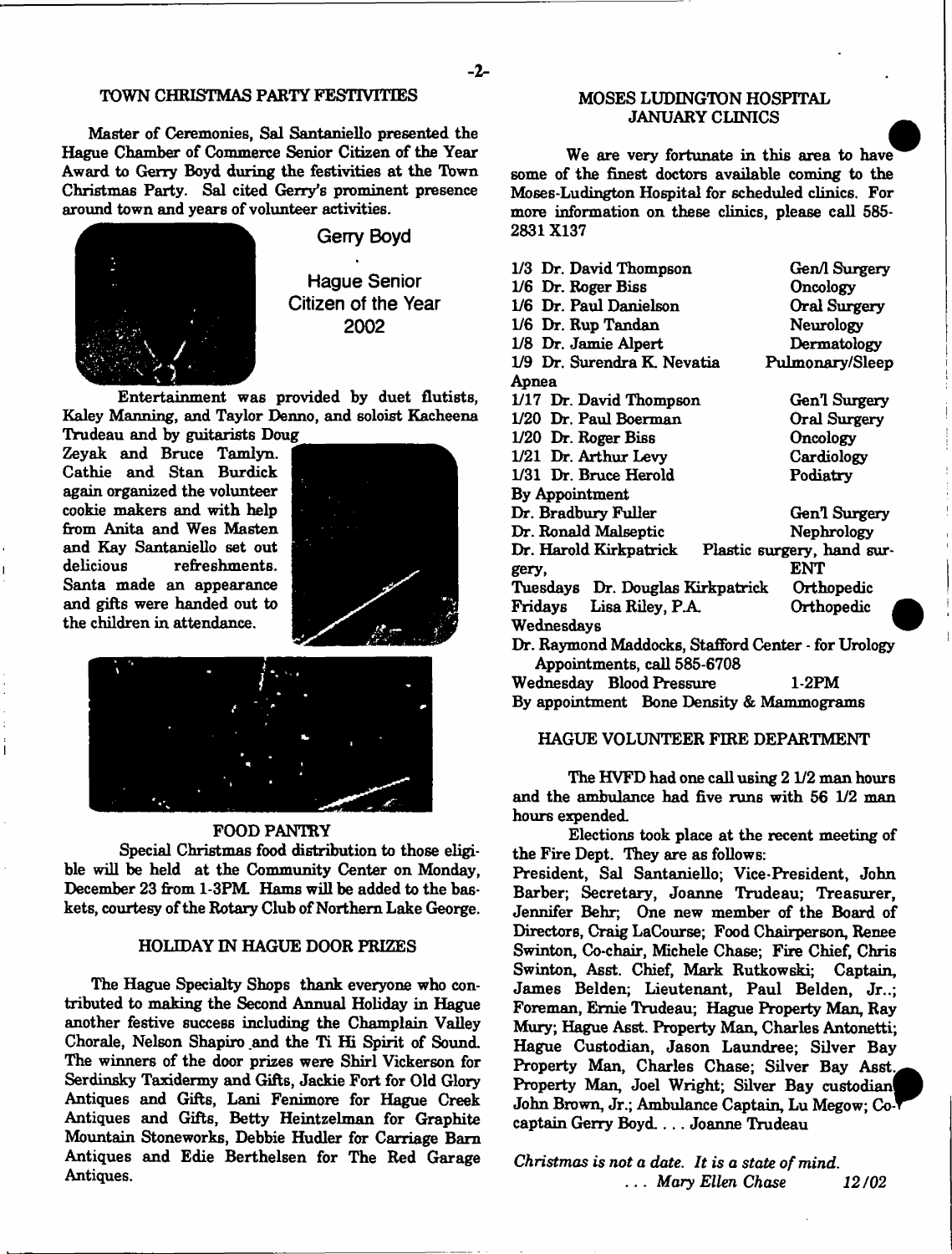#### TOWN BOARD MEETING -12/10/02

 $\frac{A}{\text{was}}$ After the Pledge of Allegiance, a moment of silence was held for: Florence Smith, Barbara Fitzgerald, and Judge Guy Graves

Public Comments:

Pat Carney and Frank Carney representing the Bloomer Valley Hunting Club expressed an interest in purchasing the gravel pit property from the town. Bids will be put out in the Spring.

Sandy Rust thanked the town for supporting the Holiday in Hague event sponsored by the Hague Specialty Shops.

Mary Jo Keeler, Acting Clerk for the meeting read the information on fuel bids. The Board voted to accept the bid from Agway in Plattsburg for 30.9 cents on #2 fuel oil and 81.9 cents on propane.

COMMITTEE REPORTS:

Fire - Councilman Meola noted that there have been some comments about the \$175,000 subsidy that the Fire Department will receive far next year. The Tbwn does receive the Fire Department budget and feels that the Fire and Ambulance services are well worth it to the town. He asked for audience comments. "It is great." "Fire Dept does other things for the community, too." "Good response time." "Budget has increased substantially each year. Just need to keep track, " were .some of the comments from the audience.

^Personnel - At the end of this month there will be openings on the planning and zoning boards. The planning board member, whose term expires, wants to be reappointed. Interested residents should submit an application.

#### Recreation/Promotion/Beautification -

Thanks and commendations were extended to the Senior Citizens for their beautiful luncheon attended by Councilmen Meola and Megow and Supervisor Belden and to all who helped with the town greens decorations (organized by Kay Barton and Dottie Henry) Thanks also to Mike Manning and his elves who did a superb job of decorating the center and the town trees. Building & Grounds - The boiler is still acting up and

will need an additional part. Councilman Hourigan said that the public should be aware that the homeowners water association, which indudes the community center, is on a boiled water order so as a matter of public safety use only the bottled water for drinking.

Highway - Bill Bothe mentioned an incident at the highway garage regarding the use of sand and salt. The Town Board reiterated that as per their resolution of October 1998 residents may use sand for their private use only and that no salt was to be used by any resident<br>or business. The Highway Department is continuing The Highway Department is continuing discussions with Wicker Ford about problems with the trucks.

Museum & Historian - Some clarification was given about the Cartoon Museum. The Board did not refuse a 3 year lease. They approved a one year lease pending plans for the building. The Tbwn has a contract with the Chamber of Commerce for \$1 rent. (see related artide p. 5.)

Sewer District #1 - Supervisor Belden noted that one contractor has pulled out because the ground is frozen and will be back to do same more work. (Ed note: The Tbwn has recently received copies of letters written to A. P. Reale & Sans, Inc. from both Elizabeth Barton and G. Gilbert Engler relative to work that needs to be  $com$ pleted an their property on Abenakis Road. They, along with several other residents, are waiting to have their properties put back in "as good or in better condition" than before tom up for sewer line installation.)

Councilman Meola noted that there are holes an both sides of Route 9N that need to be fixed and Supervisor Belden said that he would call DOT. (Ed note: One resident recently broke her ankle in a fall at one of these spots so cur 9N walkers need to be very careful until this is fixed.)

There was discussion about the "plume" (petroleum contaminated area) which spans properties belonging to NYS, Lakeshare Garage and Maggiolo. (See related artide on page 8.)

The Board toured the waste treatment plant which Coundtman Hourigan described as "sophisticated and a good move forward for the Tbwn of Hague."

Transfer and Recycling - The receipts for November were \$2882.50. A well is supposed to be put in before the end of the year. Refrigerators and air conditioners are unacceptable waste for scrap dealers and we are at risk for having contaminants released at the transfer station. The Board approved a motion that "Effective Monday, December 16th, the transfer station will no longer accept refrigerators, air-conditioners or dehumidifiers unless they are drained and certified." The process to recycle freon at an individual home costs about \$35. Many dealers who sell these items will pick up the old ones when they deliver the new ones. Notices of these new regulations will be posted around town immediately.

## Unfinished business

Councilman Meola stated that there is nothing in the current Hague Town Code which can be enforced relative to junk cars. The Board has looked at proposals by Councilmen Meola and Hourigan. They could look at the new local laws from Ticonderoga. At the end of theyear meeting cm December 30th at 4:30 pm they will begin again by looking at the Ti laws.

Bill Bothe, who had been interim zoning administrator, introduced Tim Costello who is the new Hague Town Zoning Enforcement Officer (ZEO). Mr. Bothe also summarized the issues he had been working on and which he has discussed with Mr. Costello. New files, cabinets and code books are needed and the filing system needs upgrading. Mr. Bothe was thanked for all his efforts, especially helping to rectify issues before the new administrator took over.

(Cont. on page 4 - TOWN BOARD) 12/02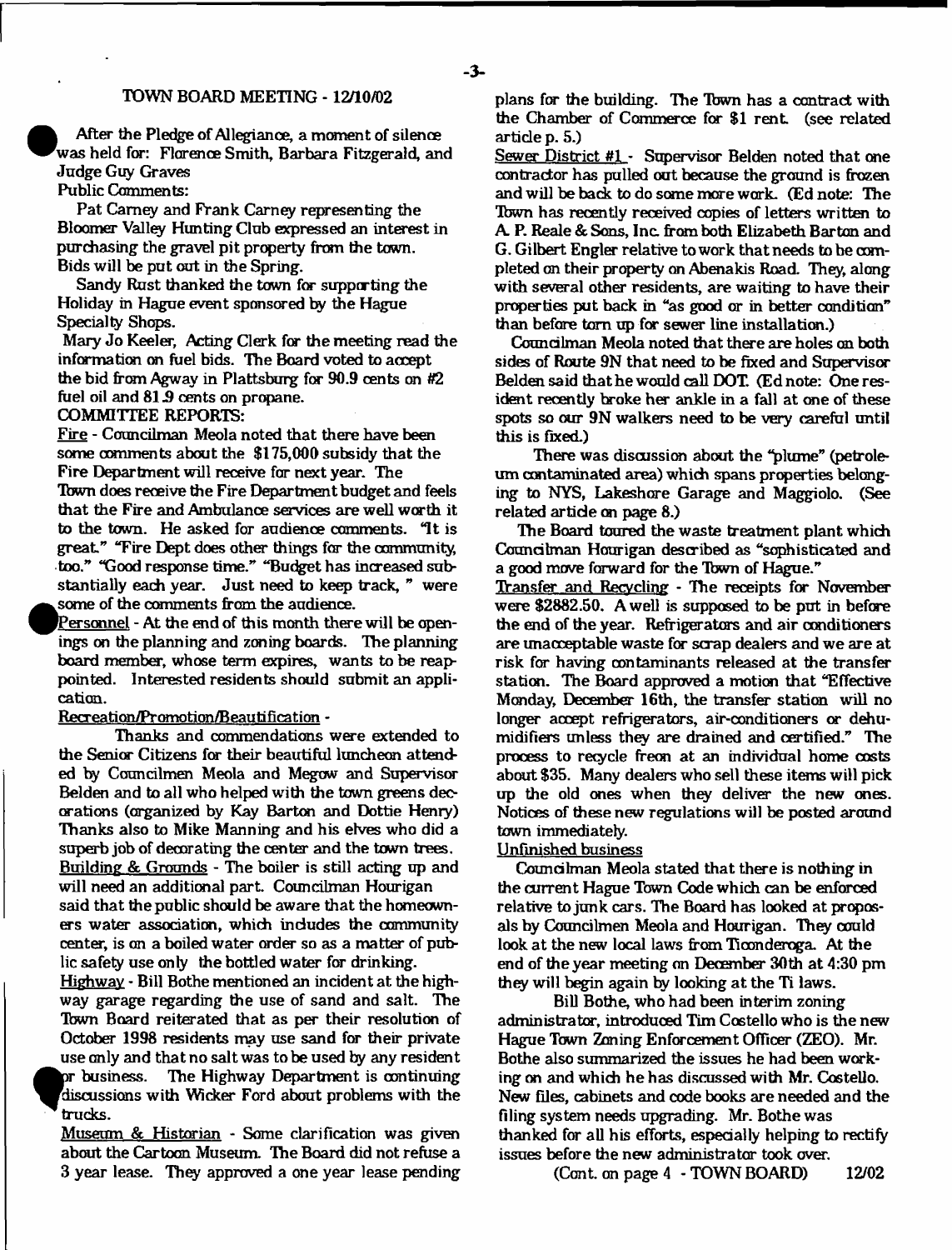#### (Cont. from page 3 - TOWN BOARD)

Councilman Meola spent a significant amount of time going over the history of the sewer issue on a Friends Point property. He wanted it clarified that the permits were issued by the Tbwn of Hague and not by the LGPC which John Silvestri, Town Attorney, finally agreed to verify in a letter to Dominick Viscardi, attorney for the property owner, dated 11/22/02. Motion to accept the clarification was approved.

Mr. Silvestri has written to the NYS Attorney General's office for a ruling on the issue of permits for drilling a well in the Tbwn of Hague. Since no one in Hague has had to get a permit for drilling a well, Councilman Meola moved that "Mr. Silvestri oease and desist any further pursuance of the matter." The other Board members want to "at least wait to see what the attorney general's office has to say." Motion failed 1-4.

The service contract on the boiler for \$1,350 to Stevenson was approved. Since it did not indude air conditioning, bids will go out for that. After much discussion on the boiler issue (it never had an "eye" from day one), it was referred to the Building and Grounds Committee for further investigation and to report back.

The DOT response on a request by a resident to lower the speed limit in the Indian Kettles area was summarized. There will be no change although there does seem to be more police presence in the area.

Councilman Meola was appointed to conduct a training session for employees under the "Right to Know" law concerning hazardous materials. The Tbwn had not conducted this workshop last year as required by law.

#### New Business:

The Tbwn has received a proposal from Casella to manage the landfill. They have met with them to review it but no decision has yet been made.

Approved \$5000 to install a new siren at the Community Center far emergencies. The old one at the former firehouse will be removed.

Approved an agreement with Convenient Medical Care for drug testing.

Approved a resolution needed for HUD on the sewer grant for an intermunicipal agreement between Warren County and the Tbwn of Hague.

Approved a resolution to participate in a Warren County Housing Survey.

Approved an ice and snow contract with DOT.

Supervisor Belden noted that the proposal for a bed tax for Warren County had come out of committee and is a possibility to be approved. .. js



*H AIEA HAPPY HAPPY CHRISTM AS AND A M ERRY M ERRY NEW YEAR*

### LETTER TO THE EDITOR:

The views in this letter are those of a town resident whose property has been included in the proposed water district.

The concept of a public water system for the Town of Hague, not just the hamlet, is a sound one and needs to be considered sariously.

I have been opposed to what is being proposed from the beginning. The process is flawed and needs to be revisited. It emanated from the response by the Hague Homeowners Water Association (HHWA) to an order by the NYS Dept of Health to bring their system into compliance. This private water system serves approximately 20 homes.

The HHWA hired Adirondack Engineering Associates to do a report for improvements to their water system. Somewhere along the way the Town of Hague took over ownership of the process. The Tbwn of Hague became a surrogate for the HHWA and its advocate. The Town ignored all other residents. They were not consulted. No needs assessment was done nor was input sought from those residents who were to be included in the proposed water district. The Tbwn Board commissioned a series of reports which eventually will cost the Tbwn of Hague \$25,000.

The application to the NYS Drinking Water Revolving Fund which resulted in a potential award of \$2 million was based on 195 properties (EDU's). In *t* reality there are no more than approximately 130 EDU's. It would seem to me that this erroneous data would invalidate the application. In its Nov. 2002 report to the Tbwn of Hague, Adirondack Engineering Associates shows 200.5 EDU's and an annual cost per EDU of \$480. Based on the mare accurate number of 130 EDU's, the annual cost will be about \$750 per year. These figures are based on all homeowners hooking up. However, homeowners who do not hook up will be charged only for the capital cost and not for the expenses of running the system. Therefore the annual cost can only go higher than the \$750 per year per EDU.

I am proposing abandoning the present proposal, go back to square one and develop a plan for a public water system which will include as much of the<br>Town of Hague as possible. Rudy Meola, Hague Town of Hague as possible.



There's more, much more to Christmas Than candlelight and cheer; It's the spirit of sweet friendship That brightens all the year, It's thoughtfulness and kindness. It's hope reborn again For peace, for understanding And for goodwill to men! .... .. ..anonymous

**12/02**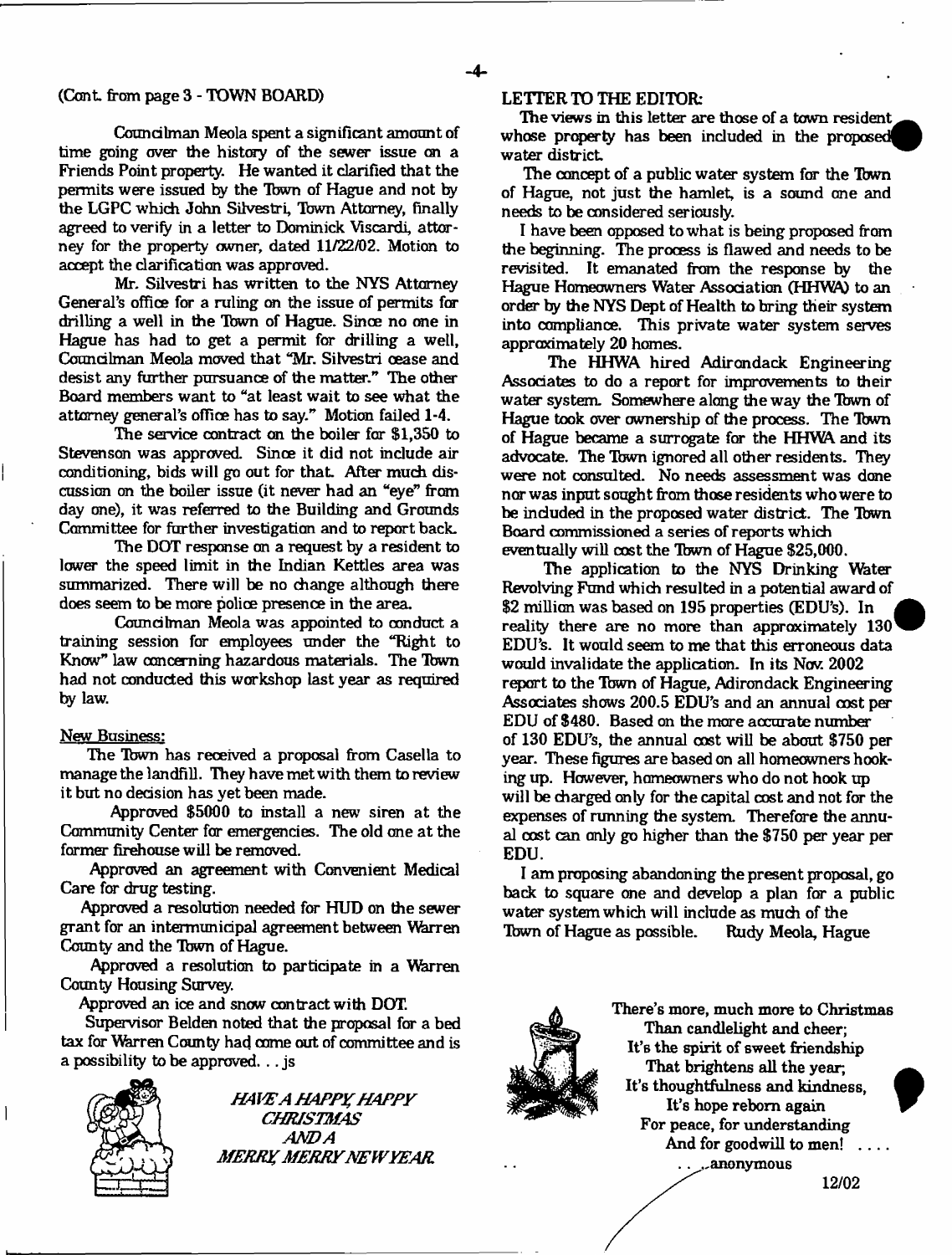Stan Burdick, owner of the collection of cartoons that are displayed in the Hague Cartoon Museum, is looking to relocate the collection. For the past 50 years Stan has been collecting and framing the over 700 pieces of valuable cartoon art that are the attraction in the Cartoon Museum. The Museum, currently located in the old Hague Town Hall on Route 8 next to the Baptist Church, is leased for a nominal fee by the Hague Chamber of Commerce and Stan serves as the volunteer director. The Town has been investigating alternate uses of the building and extended the lease only through 2003. Stan planned to continue as director past 2003 if the Museum remained in a Hague location. With this venue in doubt, he is now considering selling the entire collection and would act only as an advisor. Both Corinth and Glens Falls have indicated interest in having this cartoon collection as a tourist attraction. Stan has voluntarily created this tourist destination in Hague for the past five years and has greeted about 2500 visitors. Is the continuation of the Hague Cartoon Museum valuable to Hague and, if so, what is being done about it?

### MOBILE HOME REPLACEMENT PROGRAM **SURVEY**

The Warren County Planning Dept, is now ^Ppreparing a grant proposal to submit to the State of New York for a Mobile Home Replacement Program. Your participation in this survey will be used to document the need for these housing services.

This grant proposal will target households owning land with a mobile home and who wish to replace their mobile home with a stick-built one or a modular home.

Please call 761-6410 for an application. You may also request an application from the Warren County Planning Dept., 1340 State Rt. 9, Lake George, NY 128345-9803 orE-Mail to [planning@co.warren.ny.us](mailto:planning@co.warren.ny.us)

### MOVEMENT FOR HEALTH AND WELLNESS

CH/I RUNG TAI CHI (Chinese exercises for quieting the mind and strengthening the body)) Location: Hague Community Building Time: Thursday Evenings, 6:30-7:30PM Starting: January 16, 2003 for ten weeks.

**\***

Cost: \$9.00 per class or \$80.00 for 10 weeks Senior Citizens: \$7.00 per class or \$60.00 for 10 weeks For further information and to register call: Mae Pagan at 543-6605

## HAGUE CARTOON MUSEUM WATERKEEFER NAVITSKY ADDRESSES ROTARY

Chris Navitsky, the Lake George Waterkeeper, spoke about his position to the Northern Lake George Rotary at its December 3rd breakfast meeting. Navitsky, an engineer, works as an educator and lobbyist in his role as a Waterkeeper which is part of a national advocacy and watch-dog group. His areas of concern include the environment (clean air, clean water), endangered species and fishing, and the aesthetics of the natural surroundings.

Sponsored by the Lake George Fund, Chris attends town, zoning and planning meetings in the eight towns of the Lake George watershed. He has studied watershed issues and has written and reviewed ordinances. Chris is a central resource for legal, engineering and organizational information to check on Lake issues such as stormwater runoff, soil erosion and uplands protection.

Chris has attended many meetings in Hague and has been encouraging the use of the proper procedures by the Planning and Zoning Boards. He has been a conduit of information between the Town and other local organizations such as the LGPC, the LGA and the Lake George Watershed conference.

A current focus on uplands protection includes the promotion of limiting clearing, driveway guidelines and grading requirements to help reduce the velocity of runoff in order to capture sediment before it reaches the deltas. This issue not only has an environmental impact but also an economic one as can be seen in Hague when dredging becomes necessary.

Chris also has concerns about Personal Water Craft (PWC) and the implementation of regulations on them. He promotes the use of 4 stroke engines.

Chris is a caring, knowledgable and energetic individual who is serving as an excellent advocate for Lake George. We are fortunate that the Lake George Fund found him and that we have someone to turn for questions and suggestions about keeping our Lake and its surrounding area in a quality condition.

Chris can be contacted at 664-KEEP (5337) or lgkeep[er@nycap.rr.com.](mailto:er@nycap.rr.com) ...js

**12/02**

**Chris Navitsky**

**Lake George Waterkeeper**

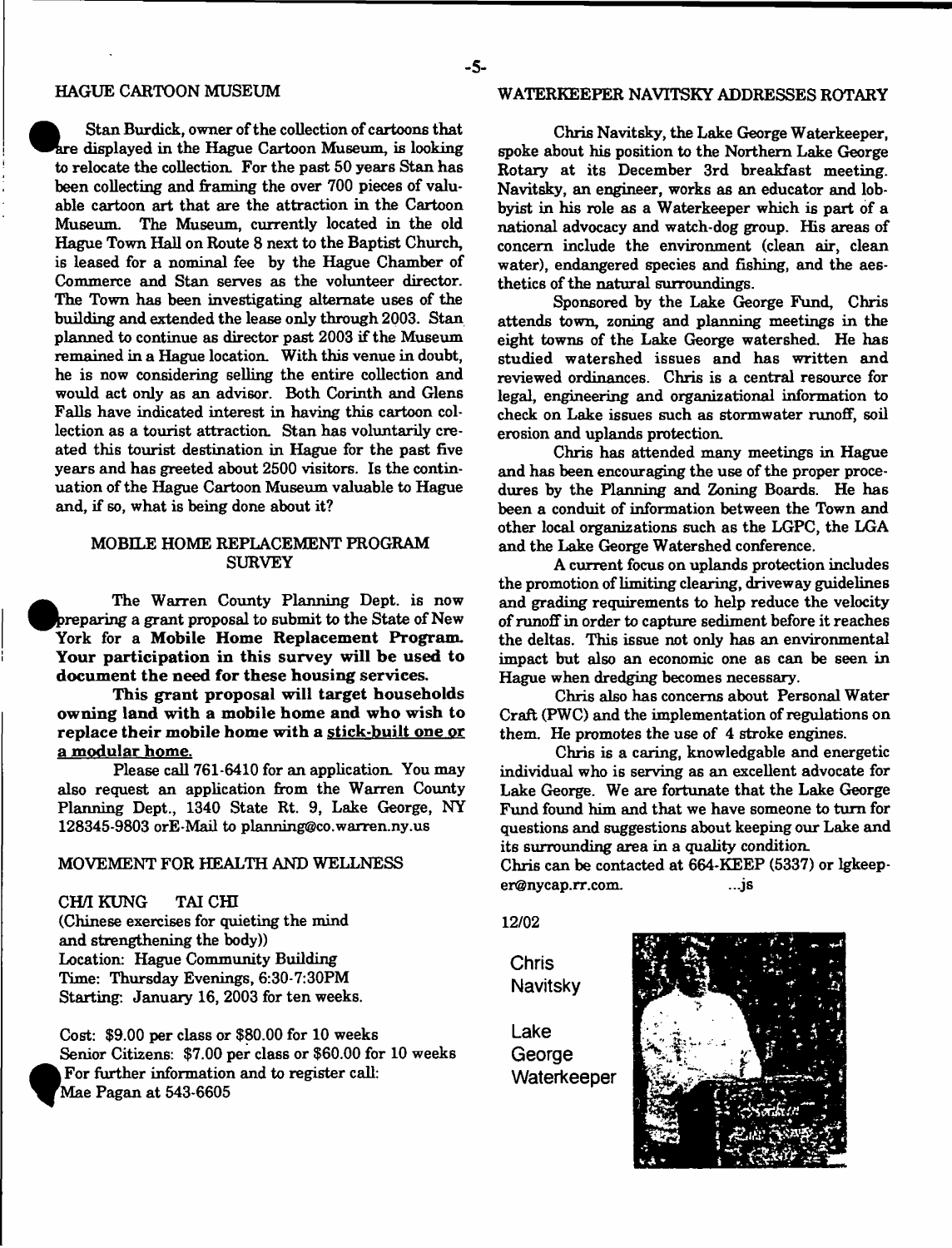### HAGUE PLANNING BOARD -12/5/02

The meeting was called to order by Chairman Dave Swanson at 7 PM He welcomed new personnel - Zoning Enforcement Officer (ZEO) Tim Costello, board member Roily Allen and secretary Carlie Patch. Also present were members Dick Gladu, Ralph Denno and Pete Foster while John Brown and Nancy Harrigan were absent.

The first discussion was concerning lakeside property owned by Bill Morgan across from the former restaurant (Hearth/Ody's) on Lakeshore Drive. Mr. Morgan has tom down storage sheds and plans to build a home on the area. Questions were raised about docks on the property but Mr. Morgan said he already had permission from the LGPC and Chairman Swanson said that the

Planning Board did not have jurisdiction on the water. Mr. Morgan had already made plans for a contractor to begin work and told the Planning Board that he needed to have site plan approval immediately. While suggesting that urgency was not a requirement which should be made of them, the Board did agree to conduct a site review the next morning.

The next item concerned a request by Stull Realty to put up signage on Route 8 for their new location where Mt. Zion Gift Shop used to be located. There was some question about whether the previous business had been approved or whether it was necessary. The Planning Board agreed to a site review of the location and noted that they should be "part of the loop" for anyone considering opening a business in the town.

Cris Ginn appeared before the Board with a current update of the plans that he and Sheri have for turning the old firehouse into a restaurant. They will not have onsite parking. A motion was approved 5-0 for a restaurant use for the entire building with a right to have one apartment on the second floor and with the Planning Board reserving later comment on outside aesthetics.

Alice Patchett appeared to clarify her plans for construction on property on New Hague Road in response to questions from neighbors. ZEO Costello has said that it needs filing for sight plan review including possible subdivision....js

### TOWN BOARD PUBLIC HEARING ON PROPOSED WATER DISTRICT

On December 9th the Town Board held yet another public hearing for information and comments about the proposed Hague Water District #1. A representative from Adirondack Engineering Associates, John Cheslik, discussed the lastest information from his firm which had been asked to get more exact figures that could be presented to the public before voting on the proposed district. He noted that the best alternative is to use Lake George water with filtration and chlorination in a \$3.6 million dollar project.

Cheslik furthed stated the cost per edu (equivalent

dwelling unit) would be approximately \$480 per year of which \$40 is operation and maintenance.

When questioned by residents Emily Cobb and Cathy Clark, whose research into this water district seem to have made them more knowledgable than the paid experts, Cheslik acknowledged that these figures were still the numbers that had been used in the grant application. In their independent research Emily and Cathy have repeatedly suggested that the number of actual edu's is closer to 132 than the 200.5 that Adirondack Engineering is using. In addition not all those edu's represent people who actually plan to sign on to the water district which would make the cost to the actual users much higher. Emily suggested that the figure could easily go above \$800 per year. Under NYS guidelines, if the average estimated cost for water use fees exceeds \$597 it will need to be reviewed for approval by the state comptroller's office.

Cathy and Emily have made several requests that the Town Board officially state that only those using the water system, if it were established, would be charged user fees. Councilman Meola made the motion and the Town Board approved unanimously that user fees (operation & maintenance) will only be charged to those that are using the water although everyone pays capital cost.

Councilman Meola further indicated that he had no faith in the latest report prepared by Adirondack Engineering Associates and did not feel that the information was accurate enough for the voters to make a decision on the proposed water district.

Ursula Montbriand questioned whether the Hague Homeowners might put in wells and then the state might demand a municipal water system. Mr. Cheslik said that the federal government will require it because they consider Lake George an open body of water that must be filtered if it is used by more than 5 users on a system. Councilman Hourigan noted that currently the Hague Homeowners Association, which includes the Town Community Center, is under an order to boil water before using it for drinking.

Councilman Meola suggested that the Board should seriously consider whether they want to pursue this project since the economics don't make the project worthwhile pursuing. He felt that the Town should continue to pursue ways to help all homeowners have adequate water systems. Cathy Clark said, "From the beginning I have been saying that this is a bandaid. I asked in June why didn't it get bigger? From the beginning we were only looking at a small number of properties." And Frank Montbriand added, "As we curtail the district it becomes economically unfeasible. Other towns with sewer systems also have water systems. Down the road Hague will need a town water district and we shouldn't be shortsighted."

Supervisor Belden asked Adirondack Engineering Associates to clarify some of the issues and present more accurate data to the Board.... is 12/02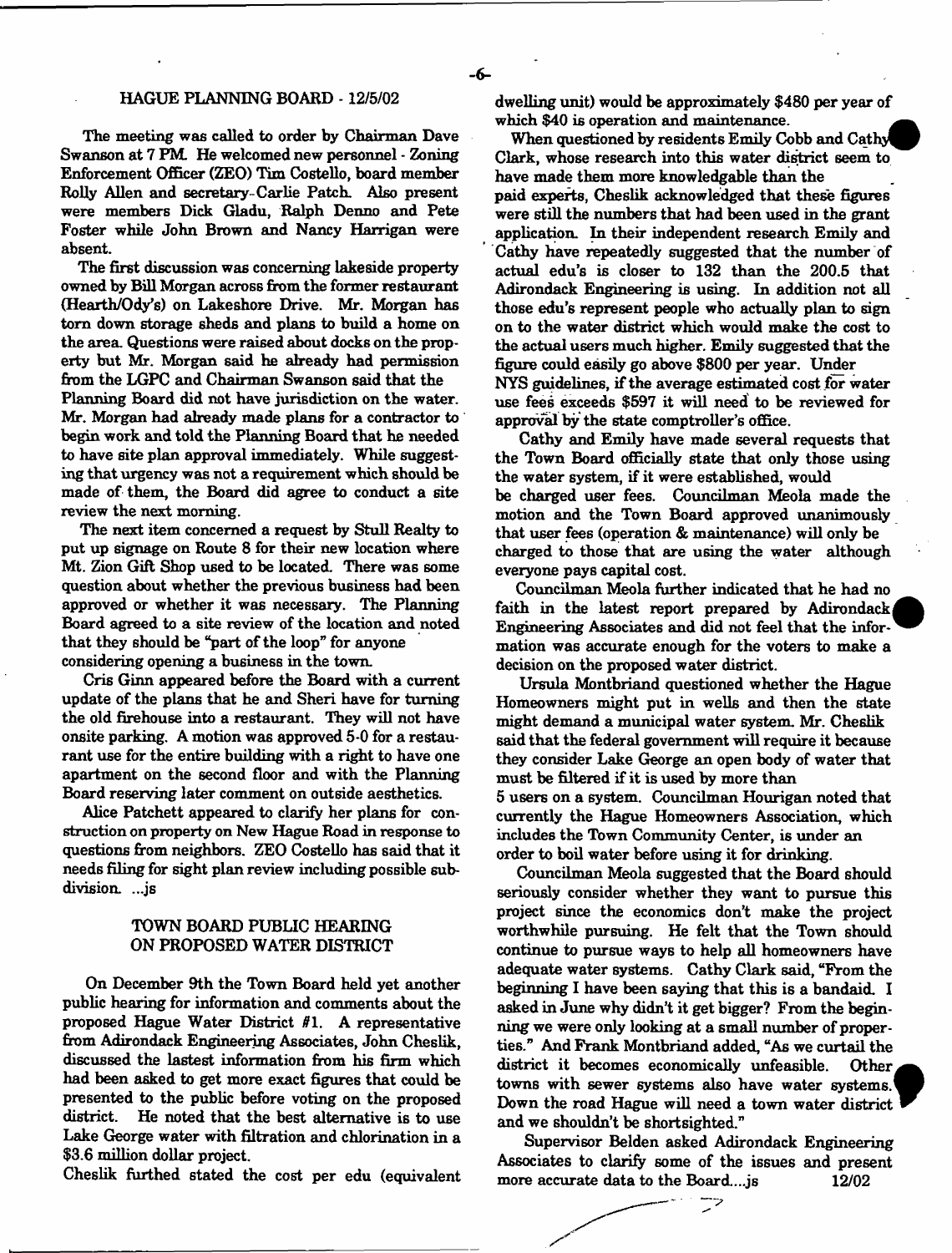## *SOUNDINGS*

DIED: Edith May Waters Niles, 88, on Oct. 23, 2002 in Sayre, PA. Mrs Niles was a long time resident of Hague, having graduated from Hague High School. Mrs. Niles leaves 2 sons, Nelson and Matthew, and 2 daughters, Janice and Judy and 4 sisters.

DIED: Guy A Graves, 85, NYS Supreme Court Judge for many years, in Vero Beach, FL on November 19,<br>2002. The Graves have been summer residents of The Graves have, been summer residents of Sabbath Day Point since the late 1950's. He is survived by his wife, Betsy, three sans, Tony, John and Stephen.

DIED: Florence Emma (Balcom) Smith, 100, formerly of Overbrook Drive, Hague on November 21, 2002 at Hallmark Nursing Center, Granville. She is survived by two nieces, Iola McCullough and Lenore Smith. Florence was a member of the Hague Board of Elections for 50 years. She was also a member of the Board of Assessment Review, an organist at the Church of the Blessed Sacrament and was honored as Senior Citizen of the Year of 1999. Florence was the oldest living resident of Hague at the time of her death.

DIED: Barbara G. Fitzgerald, 59, Overbrook Drive, Hague, on November 24, 1001 at Glens Falls Hospital. Mrs. Fitzgerald was a teacher's assistant for many years at Ticonderoga Central School. Survivors include her husband, Michael G., two sons, David A and Gregory S., two brothers and one sister.

DIED: Mary Ellen (Napp) Armes, 79, in Hudsonville, MI. an December 8, 2002. Mrs Armes was a long-time summer resident of Silver Bay. She is survived by a son,<br>and three daughters, one sister. She was a sister-inand three daughters, one sister. law to Lolly Armes and Kay Holliday of Hague.

#### TICONDEROGA MIDDLE SCHOOL

#### ACHIEVEMENT ROLL:

Grade 8: Janine Best, John Breitenbach, Casondra Collins, Brittney Haran, Kelly McCoy, Kacheena **Trudeau** 

Grade 7: Samantha Abare, Connor Kubricky, Daniel **Steitz** 

Grade 6: Brendan Carberry, Molly Ginn, Shane King, Amanda McCoy,

MERIT ROLL:

Grade 8: Stephanie Nast

Grade 7: Benajah Denno, Hunter Denno, Samantha Fish, Jordon Fuller, Henry Girard, Aaron Palait, Eric Robinson, Ryan Ryder Grade 6: Shane Graser, Mara Haskell, Aaron Lawrence

### SCHOLAR/ATHLETES

Athletic Director Jim Wells has announced the Ticonderoga High School students who achieved Scholar-Athlete status at the end of the first marking period. 49 student/athletes in grades 9-12 earned first honors and 28 earned second honors. Ti athletes participated in cheer leading, football, cross-country, soccer and gymnastics during the fall season of 2002.

Grade 9: First Honors - Andrew Trombley

Second Honors - Michelle Coffin, Bryce Gurney, Jacob Lawrence.

Grade 10: Second Honors - Danielle Connors, Joshua **Patchett** 

Grade 11: Second Honors - Matt Frasier, Tbm Haskell Grade 12: First Honors - Kelly Frasier

#### ABARE NOMINATED FOR SCHOLARSHIP

Ashley Abare, daughter of Bernadette Denno and Josh Michalak, Hague and Mike Abare, Milton, VT, has been nominated for this year's St. Lawrence Univ.<br>Augsbury/North Country Scholarship Program. Country Scholarship Program. Students nominated for this scholarship program who apply and successfully enroll aT St. Lawrence Univ. will receive \$7,500 per year far four years. The selected candidates for the scholarship will receive \$15,000 annually, renewable for four years.

Ashley has been an active member of her class, participating in National Honor Society, Drama, Junior Miss runner-up and Basketball. She has also taken karate and has been a softball coach for the Ti Youth<br>Commission for six years. Ashley plans to study Commission for six years. Business and Communications at college.

*Christmas is for children. But it is for grown-ups too. Even if it is a headache, a chore*, *and nightmare, it is a period of necessary defrosting of chid and hide-Sound hearts.*

*.. Xenom 9d. 'Weber*

## MOSES-LUDINGTON HOSPITAL - EST. 1908

Staffed with caring professionals, this 15-bed critical access hospital with a 24-hour Emergency Room and helicopter transport capability offers cutting edge technology, a newly expanded computer system, new telmedidne capabilities and CT scanning. Services that have been greatly improved under the recent \$13 million renovation and expansion project include:

Outpatient Surgical Services, 24-hour Emergency Room Occupational Therapy, Physical Therapy, Cardiac Rehabilitation Program, Radiology & Diagnostic Services, Early Prevention Center, Women's Imaging, Laboratory Services, Outpatient Clinics, Medical Supply Center, Family Dental Care.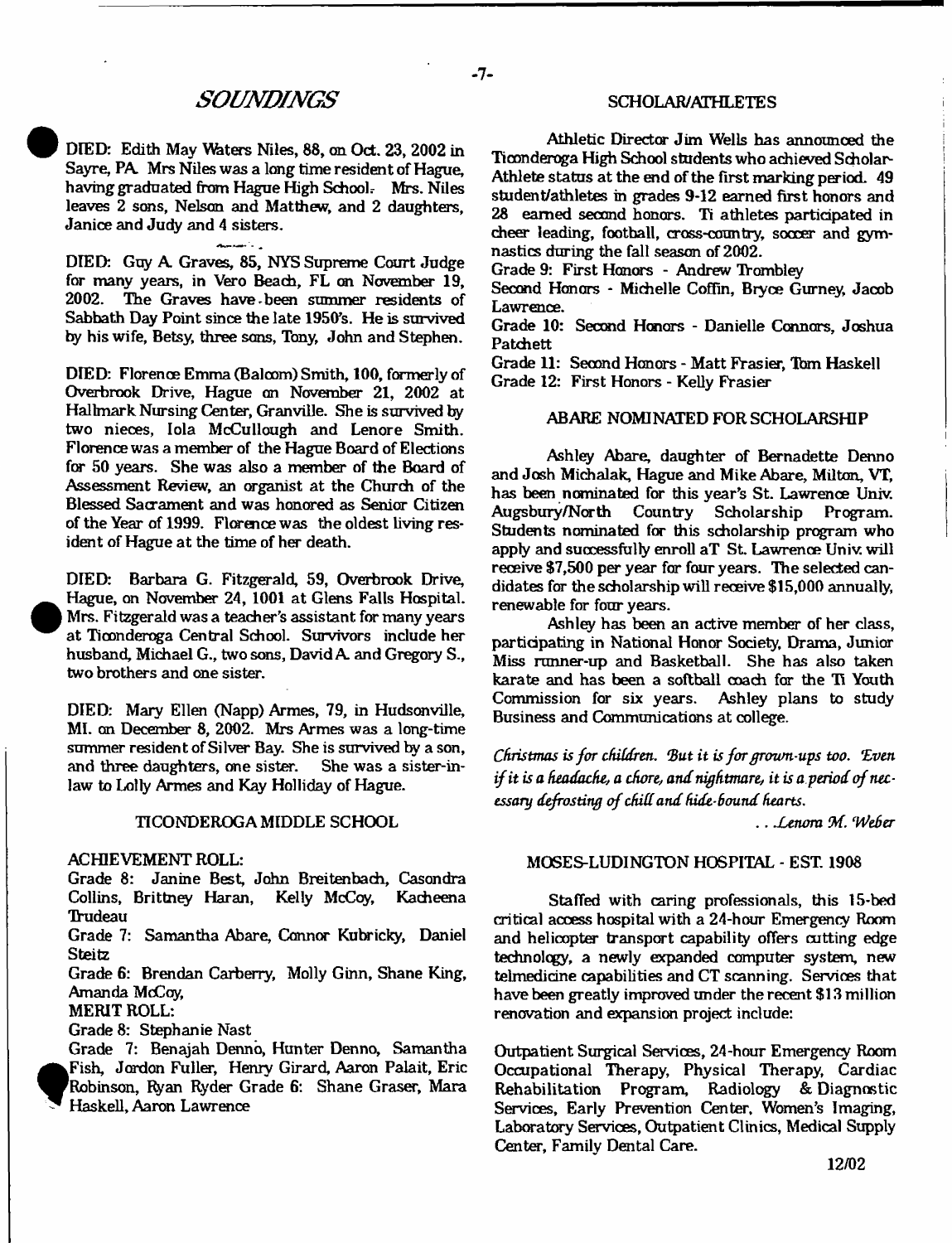According to a NYS Department of Environmental Conservation (DEC) memo, the DEC has been investigating contamination issues in the hamlet of Hague since the first UST (underground storage tank) was encountered and removed from a parcel south of the Lakeshore Garage an the Maggiolo property in 91- 92. Subsequently the Lakeshore Garage removed and closed 5 USTs.

Following that they excavated a large volume of contaminated soil and they installed a series of monitoring wells to assess ground water impact. Soil excavation was limited in 3 directions resulting in same contamination being left in place.

In October 2002, contractors discovered a UST on the Maggiolo property during trenching activities. They discovered an inground tank leaking petroleum products which when exposed emitted a very pungent odor that residents even up on Overlook Hill smelled. The property owner took responsibilty to dose the tank and have it decontaminated with the assistance of a professional firm. The tank has been cleaned but is still on site waiting for transport for scrap metal.

The sewer laterals and pipes have been installed on the property and pollutants can travel by capillary action along these pipes toward the Lake. While the DEC has indicated that it intends to continue monitoring the area no environmental impacts are anticipated beyond the two involved properties.

The contaminant plume covers an area on Lakeshore Garage property, the Maggiolo property and on the State right of way. ...js

#### WEATHER NOTES by Mary Lou Doulin

The latest prediction from the National Weather Bureau is that El Nino (not La Nino, as previously reported,) is the major factor in our weather. It seems to push the jet stream farther south. Therefore, more violent storms and wet conditions are going to occur in the southeastern U.S. For cur own region, drier, warmer conditions far the next few months should exist.

That is in sharp contrast to the very cold and wet November we just experienced. It was the third coldest November on record. Thanksgiving we had snow on the ground and lots of sunshine. The coldest day so far was December 10 when it was 1 degree at 5:30AM at lakeside.

Navigating the yards and the driveways has been difficult as they have been extremely icy due to the mixed precipitation. Often the snow falls have begun with rain, sleet and freezing rain. The Canada geese (about 100) have been languishing in thehamlet. Lake Champlain is frozen so Lake George is the main open water for them.

Speaking of Canada geese and weather predictions, in folk lore it is believed you can save the breast bane of a goose and dry it. It can be an indicator of future weather conditions. Watch the color. If the bone tums blue, a hard wild winter is in store. If stays white, a mild winter will occur.

Temperatures are currently hack to the high 30s and low 40s. Maybe this will be a warming trend.

#### TOWN OF HAGUE 2003 BUDGET

The Town Board approved the 2003 budget at the November 6th meeting. The highlights of the budget are below. Copies of the complete budget are available at the Community Center. The tentative county rate is 3.808 per thousand of assessed valuation which is up Irom a rate of 3.25 last year.

|                             |               | <b>Less Estimated</b> | Less unexpended      | To Raise        |            |           |
|-----------------------------|---------------|-----------------------|----------------------|-----------------|------------|-----------|
| <b>Fund</b>                 | <b>Budget</b> | <u>Revenue</u>        | <b>Balance</b>       | <u>by Tax</u>   |            |           |
| General                     | \$623,070     | \$503,010             | \$116,000            | \$4,060         |            |           |
| Highway                     | \$437,900     | \$213,600             | \$30,000             | \$194,300       |            |           |
| <b>Street Light</b>         | \$7,000       | \$100                 | \$1,500              | \$5,400         |            |           |
| Fire/Ambulance \$175,000    |               | \$300                 | \$500                | \$174,200       |            |           |
| Sewer                       | \$96,700      | \$96,700              | \$0                  | \$0             |            |           |
| Capital fund                |               | \$100                 |                      |                 |            |           |
| <b>Totals</b>               | \$1,339,670   | \$813,810             | \$148,000            | \$377,960       |            |           |
|                             |               |                       |                      | 2003            | 2002       | % change  |
|                             |               | <b>Assessed Value</b> | <b>2003 Tax Levy</b> | <b>Tax Rate</b> | <u>Lew</u> | from 2002 |
| Townwide                    |               | \$275,405,524         | \$198,360            | 0.721           | 0.813      | $-11.32$  |
| <b>Streetlight District</b> |               | \$23,123,325          | \$5,400              | 0.234           | 0.308      | $-24.10$  |
| Fire and Ambulance District |               | \$279,100,325         | \$174,200            | 0.625           | 0.591      | 5.72      |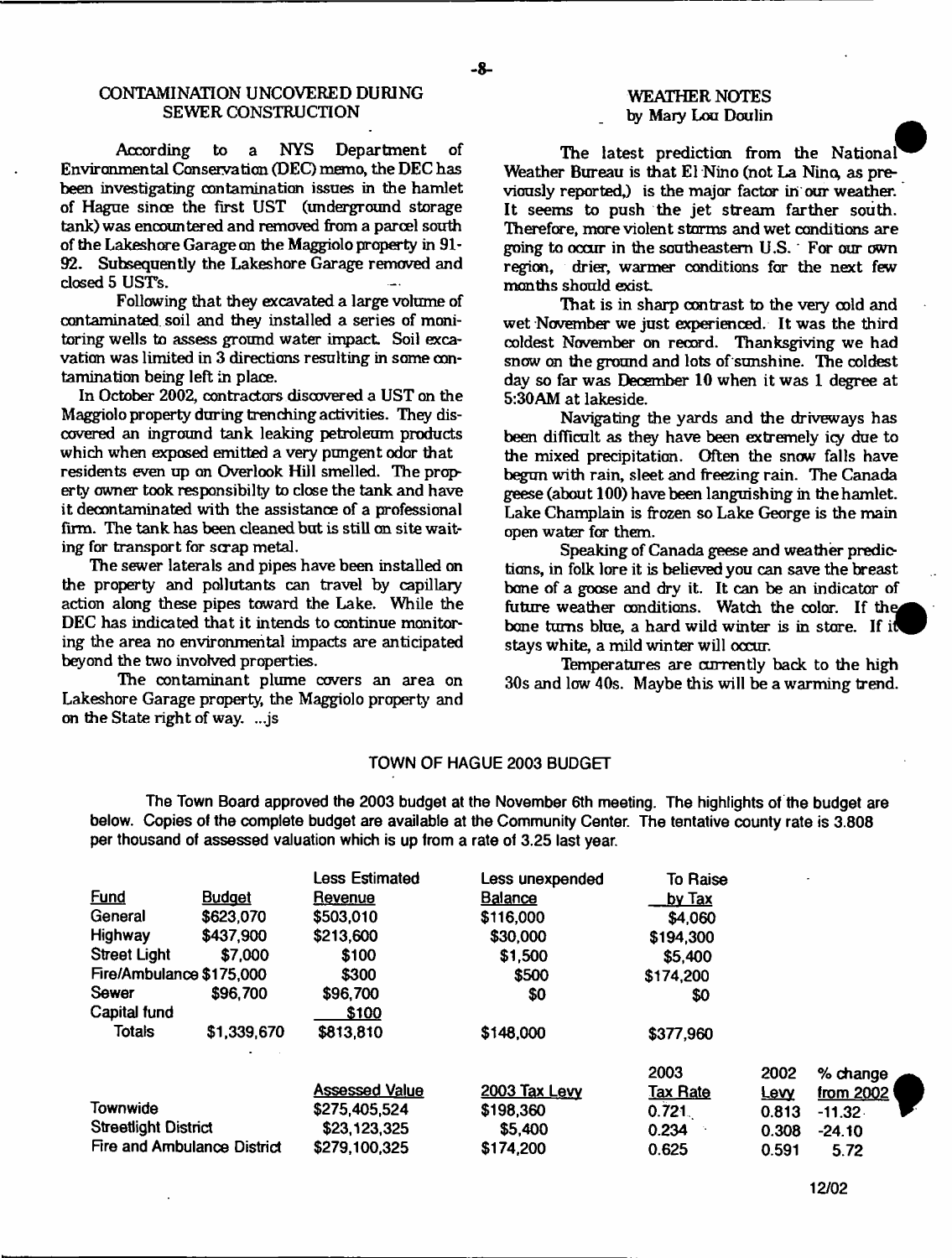**MEMORY TREE**

The following names have been placed on the Memory Tree in the Hague Community Center:

Jamie Achey, Barbara Allen, Pauline Allison, Jo Arata, Anna Balcom, Ralph Balcom, Howard Barnett, Ruth Bamett, Joseph Barnett Family, Doris Speer Barth, Mary Beadnell, Barbara Hoffay Beaver, Esther Belden, James Belden, Maud Belden, Joe Belden, Herb & Nell Belknap, Karla Berube, M.C. Beste, Charles Billing, Mary Billing, Tish H. Bingham, Winifred Blair, William Blair, James N. Bly, Marne Bolton, Pauline Bolton, Richard J. Bolton, George Boyd, Josephine Lambert Braisted, Herb Brigham, Muriel Brigham, Catherine Brock, Louis Brock, James Broderick, Margaret Broderick, Charlie Burgey, George Byrnes;

also Nettie Cappiello, Mchael Cappiello, Will and Laura Carpenter, Mason W. Carpenter & sons, Thomas M. Carpenter, David A. Carpenter, Sr. 8 Jr., George Carter, Ruth Carter, Roland Carter, Edsal Case, William Case Family, Lanny Chesky, Louis Chesky, Gregory Chesky, Sadie Chesky, Bernard Clifton, Fran Clifton (honor of), Fotios Costidis, Irene Coveney, Alison & Bruce Craig (honorof), Edward Hubley Crabbs, ElisaH. Crabbs, Edward Hamilton Crabbs, BerthaReiff Crabbs, David Dent Crabbs, John David Crabbs, Steve & Colette Davis (honor of), Deck Decker, Joseph A. DeFelice, Marion Denno, Eugene Denno, Gray 8 Susan Densmore (honor of), Linda Dolbeck, BerthaDunsmore (honorof), Frederick S. Dickson III, Val and Craig Dickson (honor of), Aileen Dwyer, Richard Dwyer, Sam Eannace, Mldred Eddy, Eari Elethorpe, Gladys Elethorpe, Herm Fish, Charlie Fish, Floyd Fish, Jay Fortino (honorof), William Foster, Roland Forgette, Olawia Fortier, Marilyn Frank, Alice Frasier, Clifton (Slip) Frasier, Geraldine Frasier., Dale W. Frasier, Lee Frasier, Mtchell Frasier, Samuel LR. Frasier, Hazel Frasier, S. Richard Frasier, Carl William Frasier, Yeril Mary Fish Frasier, Stanley Carl Frasier, Donald Lee Frasier, Clifford (Jake) Frasier, Mary A. Frasier;

also Elaine Gallo, Denis Glennon, Anna Gustafson, Hague Central School Faculty, Gene Halleran, EdnaHalleran, Helene Halleran, Charles Henderson, SaraG. Henderson, Charles Henderson Jr., VirginiaK. Henderson, James W. Henderson, Donald Henderson, Robert Henderson, Dorothy Henry (honor of), Henry Grandchildren (honor of), Jack Henry, Johnny& Ivelisse Henry (honor of), Edwin & Peggy Hinck, Ada Hoyt, Bob Hoyt, George Huestis, Dr. Bob & Elizabeth Hume, Anita Insley, Stuart tnsley, Curt Jordon, Margaret Jordon, Gloria Karmazin, Henry H. Karmazin, Ludwig Kasai, Jack Kennedy, Irene Knickerbocker, Elizabeth Kostides, Fred LaPann, Madeleine & Henry Leach, Cliff Lund, Rose Lungstrass, Otto Lungstrass;

also Edna Malloy, Joseph Malloy, Hope Manning, EberMasten, Bessie Masten, Gladys Meeker, Roy Meeker, Pauline Meeker, Norma Rose Megow, A. Irene Megow, Ludolf J.Megow, Elizabeth Meismeyer, Fred Meismeyer, Madeline Mnnow, Mchael Mnnow, Ursula Montbriand, (honor of), MaryHoffay Moran, Doris Morse, Joseph B. Morse, Herb Offerman, Alfred Ostrander, Bob Palandri family (honor of), Grace Patchett, Nelson Patched, Francis Pelkey, Mary Peria, Janet Urice Perreault, Bob Eugene Peters, Claire Piantadosi, Andy Powvorznik, Louise A. Prentiss, Stewart Price, Grace Grimm Price, Katherine Mils Price, Brian and Tracy Price (honor of), Connie Ramagli, Lucio Ramagli, Mtzi Rappaport, Sy Rappaport, Francis Rich, Gary Rich, Hilda Rich, Wesley Ross, Leroy Ryder, Judith Hoffay Rypkema, James E. Schaeffer Sr., Mabel B. Smith, Edith Smith, Thomas G. Smith, David Soliday, Jr., Fred Spreeman, Richard Stormer, Sr., Fred & Catherine Stull, Nancy Stull, Gladys Steurer, Btuce Steurer, Kenneth Steurer, Ernst Steurer, Charles Steurer, Charlotte Steurer, Christine L. Sweeney, Katherine E. Sweeney, Daniel J. Sweeney, Sr., Mldred Tuminsky, Nick Turano, Mchael Tyburski, Jay A. Urice, Sr., Marguerite N. Urice, George N. Urice, Jeane A. Urice, Sharon Waters, Walt Waters, Clifton West, Bob & Betty Wotton (honor of),Harriet R. Wotton, Robert L. Wotton, Gabriel Wright, Doug & Sharon Zeyak (honor of).

 $-9-$